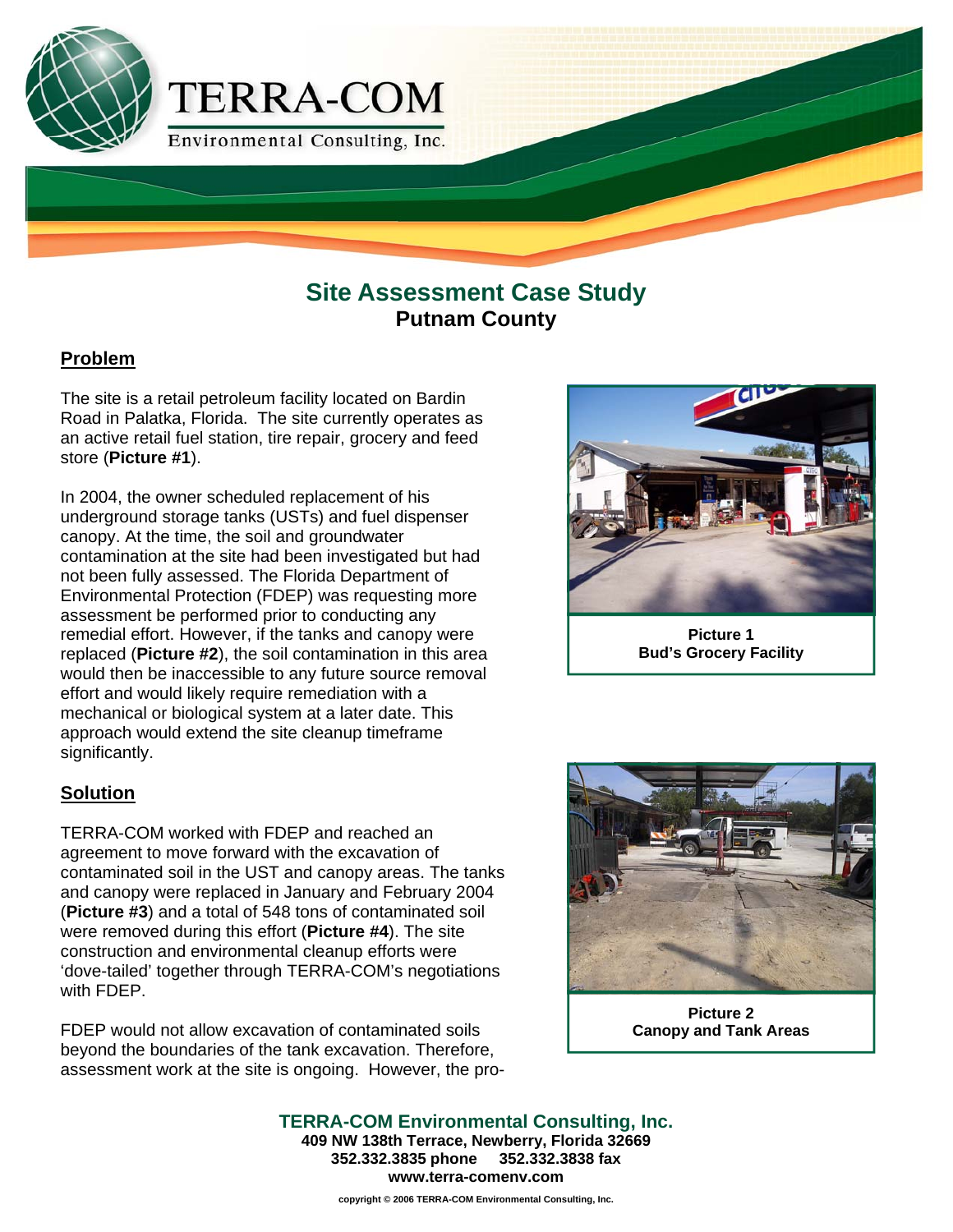

## **Site Assessment Case Study Putnam County**

active removal of the contaminated soil provided financial benefit to both the owner and FDEP at the time of the tank upgrade.

Ongoing work at the site includes the installation of intermediate and deep wells using rotosonic drilling (**Picture #5**). This work will define the extent of the groundwater contamination (**Picture #6**), determine if the groundwater contamination has affected neighboring properties (**Picture #7**), and be used to determine the most cost-effective cleanup strategy while considering the business needs of the property owner.



**Picture 3 UST Removal and Replacement** 



**Picture 4 Soil Excavation** 



**Picture 5 Rotosonic Drill Rig and Support Truck** 

**TERRA-COM Environmental Consulting, Inc. 409 NW 138th Terrace, Newberry, Florida 32669 352.332.3835 phone 352.332.3838 fax www.terra-comenv.com**